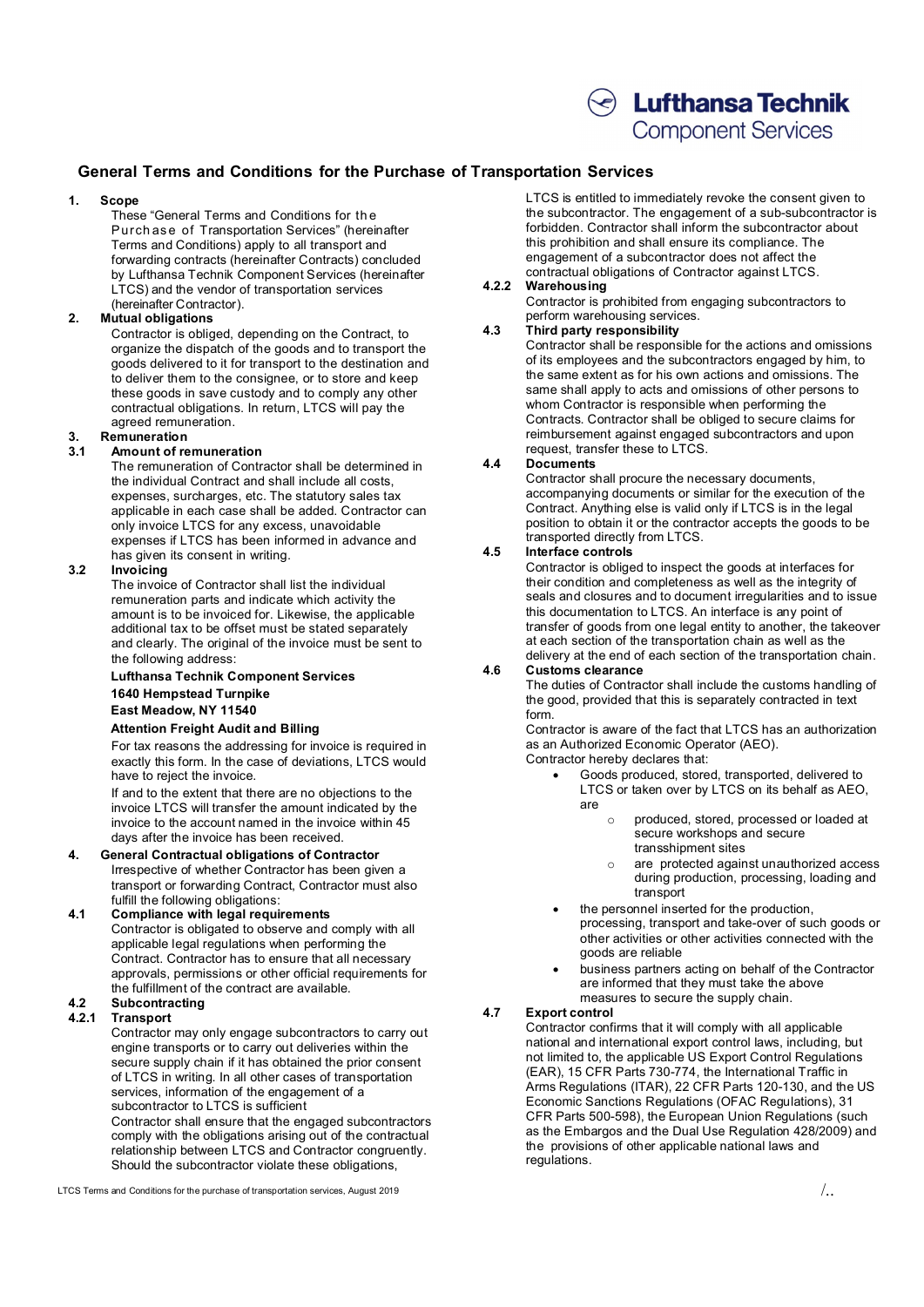#### **4.8 Dangerous goods shipment**

When handling dangerous goods, Contractor shall comply with the following requirements: IATA Dangerous Goods Regulation ("DGR"), European Agreement on the International Carriage of Dangerous Goods by Road ("ADR"), International Convention on Safety of Life at Sea ("SOLAS "), the Convention for the Prevention of Pollution from Ships ("MARPOL") and the International Maritime Code for Dangerous Goods ("IMDG Code"). LTCS authorizes the Contractor to prepare the necessary documentation on behalf of LTCS or LTCS' customers.

#### **4.9 High value of goods**

The Contractor is aware of the very high value of the transferred goods. The freight carrier shall be obliged to provide adequate and effective safety precautions which prevent damage and loss.

## **5. Special contractual obligations of Contractor**

#### **5.1 Transport**

Contractor shall load, store, fasten and unload the goods to be transported and / or operated safely and shall ensure that it has sufficient load securing means (tensioning straps, edge protectors, etc.) to perform these activities. Contractor also secures that the used truck is in a technically perfect condition and is suitable for the safe transport of the agreed type of goods. The loading area of the truck used must be dry, clean and odorless. Unless otherwise agreed, an absolute prohibition on additional loading and transshipment shall apply.

Contractor shall have an increased duty of inspection with regard to the packaging and labeling of the goods and shall undertake an in-depth inspection of the goods before takeover. Contractor must inform LTCS immediately of recognizable packaging, deficiencies and insufficient identification of the consignments as well as obviously incorrect or incomplete information in the freight documents, in particular quantity, weight and size deviations.

An air-sprung truck with an air-sprung trailer is to be used for engine transports. If transportation is interrupted, the truck must be parked in a guarded parking area (minimum requirements: fenced and enclosed area with security personnel and video surveillance). If the contractor wishes to visit an unattended parking lot, this must be approved by LTCS in text form.

#### **5.2 Forwarding business**

Contractor shall fulfill the same obligations as when performing a transport according to section 5.1. and has also the duty to organize the transport in such a way that the interest of LTCS as a customer and client is respected at all times.

#### **5.3 Performance of Services**

Contractor will perform all services in a good and workmanlike and safe manner. Contractor will properly supervise all phases of the services being performed, to guard and protect LTCS against all defects in materials and workmanship, and to ensure completion of the services in accordance with the Contract and these Terms and Conditions. Contractor will at its sole cost and expense correct any defects in materials and workmanship, including the removal and replacement of unsatisfactory materials and workmanship, and correct any deviations from the terms of the specifications. All such corrections will be at no additional cost or expense to LTCS.

**5.4 Permits, Notices, Approvals, and Code Compliance** Contractor will at its expense obtain all necessary permits and licenses that may be required in order to perform the services. Contractor will ensure that all services performed and materials furnished under the Contract comply with all applicable municipal, county, state and federal building, fire, sanitary and other codes and with the best standards

LTCS Terms and Conditions for the purchase of transportation services, August 2019  $\langle ...$ 

of the trades involved. Contractor will arrange for all necessary governmental or other inspections or approvals, including all notices in connection therewith, regarding all services.

#### **5.5 Background Investigations**

If the services are to be performed at an airport or other premises under the jurisdiction of the Federal Aviation Administration, Contractor will conduct background investigations of each of its employees who will have access to any secure or restricted area of such premises. Background investigations will include, at a minimum, verification of prior employment (five years where available, shorter periods as applicable for those entering the workforce from school) to the extent permitted by law. Each background investigation will be reduced to writing and will be verified by Contractor as having been completed upon request by LTCS, or by applicable governmental authority, upon reasonable notice. LTCS reserves the right to verify independently the results of any investigation, and to terminate the Contract without further notice upon discovery of a materially inaccurate investigation.

#### **5.6 Contractor's Employees; Supervision**

Contractor will employ only competent persons to perform the services specified in the Contract. All such employees will at all times be employees of Contractor and not of LTCS. Contractor at all times will be an independent contractor with full and complete responsibility for all of its employees, agents, and subcontractors. To that end, Contractor will employ and direct such personnel as it requires to perform said services, will exercise full and complete authority over its personnel, and will have the sole right to hire and discharge said persons.

### **6. Liability and Indemnification**

#### **6.1 Indemnification**

Contractor will defend, indemnify, and hold harmless LTCS, its officers, employees, and agents (collectively "LTCS") against and from all claims, suits, judgments, losses, damages, fines or costs (including reasonable attorney's fees and expenses) resulting from any claim, suit or demand by any third party, including but not limited to injuries to or deaths of persons or loss of or damage to property, arising out of (i) the provision of any services or products by Contractor under the Contract, or (ii) any failure of supervision, negligence, or willful misconduct of Contractor in connection with Contractor's performance under the Contract, all except to the extent caused by the gross negligence of LTCS. Contractor's obligations under this paragraph will survive the termination of the Contract.

#### **6.2 Liability**

The liability of LTCS is limited to an amount of USD 100,000.00, unless LTCS has caused the loss intentionally or reckless and with the knowledge that a loss is likely to occur. Other claims for damages against LTCS or LTCS' vicarious agents shall be excluded in case of violation of non-contractual obligations. The liability of LTCS for the violation of contractual obligations is limited to the contract-typical and foreseeable damage. These exclusions of liability, as described in section 6.2 do not apply for any other claims for damages of the Contractor against LTCS or LTCS<sup>'</sup> vicarious agents in the event of willful misconduct or grossly negligent damage or injury to life, body or health.

#### **6.3 Consequential Damages**

EXCEPT AS PROVIDED UNDER INDEMNIFICATION, ABOVE, NEITHER PARTY WILL BE LIABLE FOR, AND EACH PARTY WAIVES AND RELEASES ANY CLAIMS AGAINST THE OTHER PARTY FOR, ANY SPECIAL, INCIDENTAL, OR CONSEQUENTIAL DAMAGES, INCLUDING, WITHOUT LIMITATION, LOST REVENUES, LOST PROFIT, OR LOSS OF PROSPECTIVE ECONOMIC ADVANTAGE, FROM PERFORMANCE OR FAILURE TO PERFORM UNDER THIS AGREEMENT.

#### **7. Insurance**

Contractor at its expense will obtain and maintain in full force and effect under terms satisfactory to LTCS policies of insurance in the following types and minimum amounts:

**A**. Comprehensive General Liability, including contractual liability completed operations, independent contractor, and products hazards:

(1) Bodily Injury: \$5,000,000 per occurrence

(2) Property damage: \$5,000,000 per occurrence or